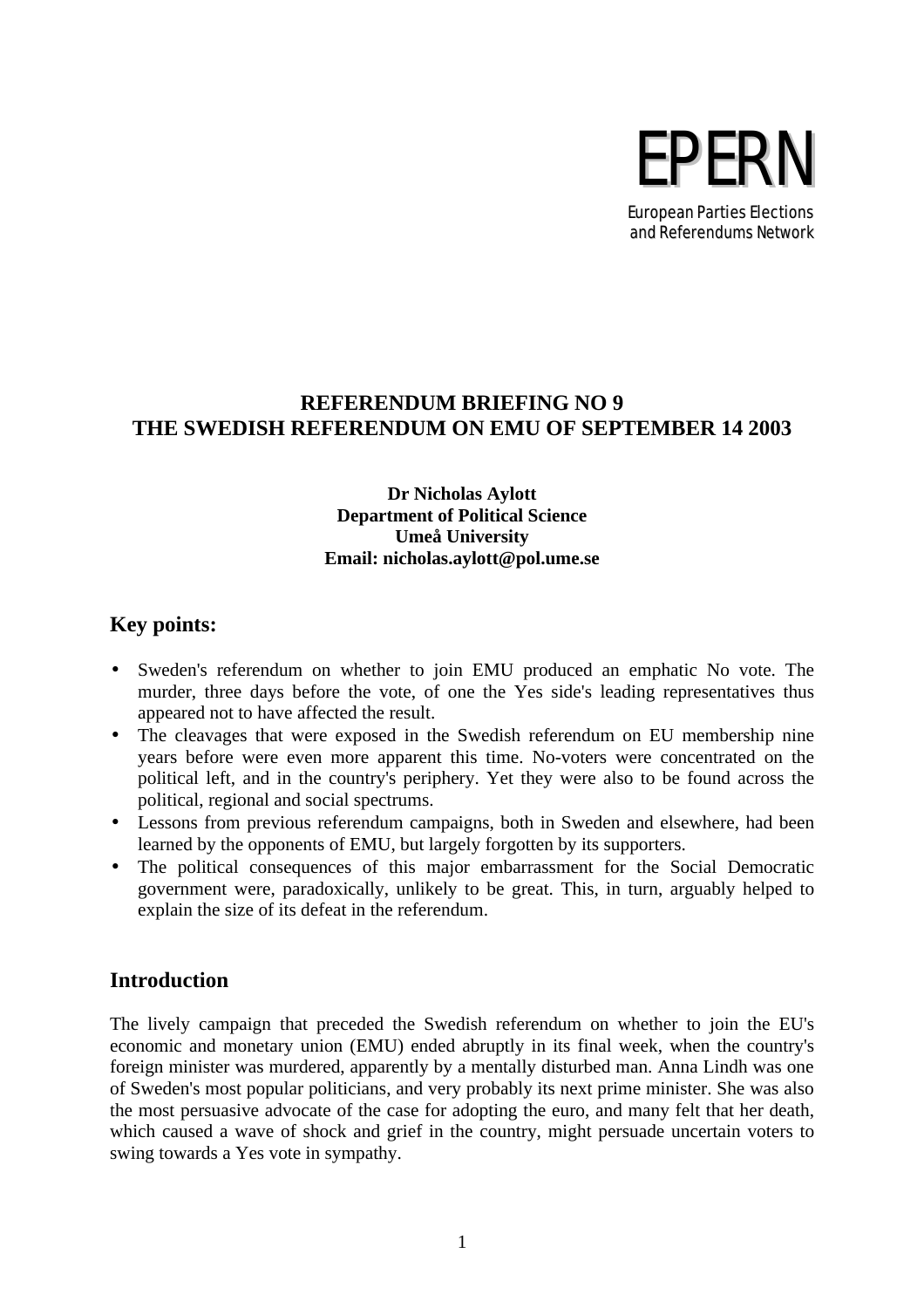But such a swing did not occur: Sweden voted against EMU by a margin of nearly 14 percentage points (see Table 1). The tragedy might even have favoured the noes. The pro-EMU side's final offensive was abandoned. The planned eve-of-referendum television debate, in which Lindh was due to urge a Yes, was cancelled, and replaced by a 'conversation' between the main party leaders about democratic values. Moreover, if viewers heeded the party leaders' call to vote as a mark of their support for democracy, the consequently higher turnout may have favoured the anti-euro side, as likely abstainers tended to belong to the same social constituencies as likely No-voters. Yet, ultimately, because the noes had enjoyed such a consistently large lead in the polls, no one considered the referendum's outcome to have been significantly influenced by Lindh's death.

#### **Table 1. 'Do you think that Sweden should introduce the euro as its currency?' Sweden's referendum of 14 September 2003 (%)**

|            | $\%$ | <b>V</b> otes |  |
|------------|------|---------------|--|
| Yes        | 42.0 | 2,453,899     |  |
| No         | 55.9 | 3,265,341     |  |
| Blank      | 2.1  | 121,073       |  |
| Ineligible | 0.1  | 3,475         |  |
| Turnout    | 82.6 | 5,843,788     |  |

Source: Election Authority (www.val.se), downloaded 22 September 2003.

What the vote thus represented was a big political blow to the Social Democratic prime minister, Göran Persson. He and most of his government had strongly urged a Yes vote. So too had most of the centre–right opposition. But neither of the two blocs that dominate the Swedish party system was united on EMU, and nor were the parties themselves. Indeed, the difficulties that the referendum posed for party politics was among the most intriguing angles on Sweden's decision to keep its national currency, the krona.

#### **Background**

 $\overline{a}$ 

Towards the end of his failing campaign, Persson expressed his regret that EMU had become the subject of a referendum in the first place.<sup>1</sup> In some ways, the prime minister's frustration was understandable. Legally, Sweden did not need to hold a referendum. In fact, however, the vote was the consequence of strategic and tactical decisions made by Persson's own Social Democratic party. The main reason for both the Social Democrats' wariness of embracing EMU, and their commitment to a referendum in deciding it, was the fact that they themselves were split. To avoid taking a painful decision, which, because of these internal divisions, might have jeopardised its objectives in the arenas of 'normal' politics, the party decided to delegate that decision to someone else – namely, the electorate. Thus, when a Social Democratic congress in spring 2000 agreed to support Sweden's adopting the euro, subject to a referendum, it merely confirmed an already accepted political reality: that the question would be decided through direct democracy.

<sup>1</sup> See: *Sydsvenska Dagbladet*, 30 August 2003.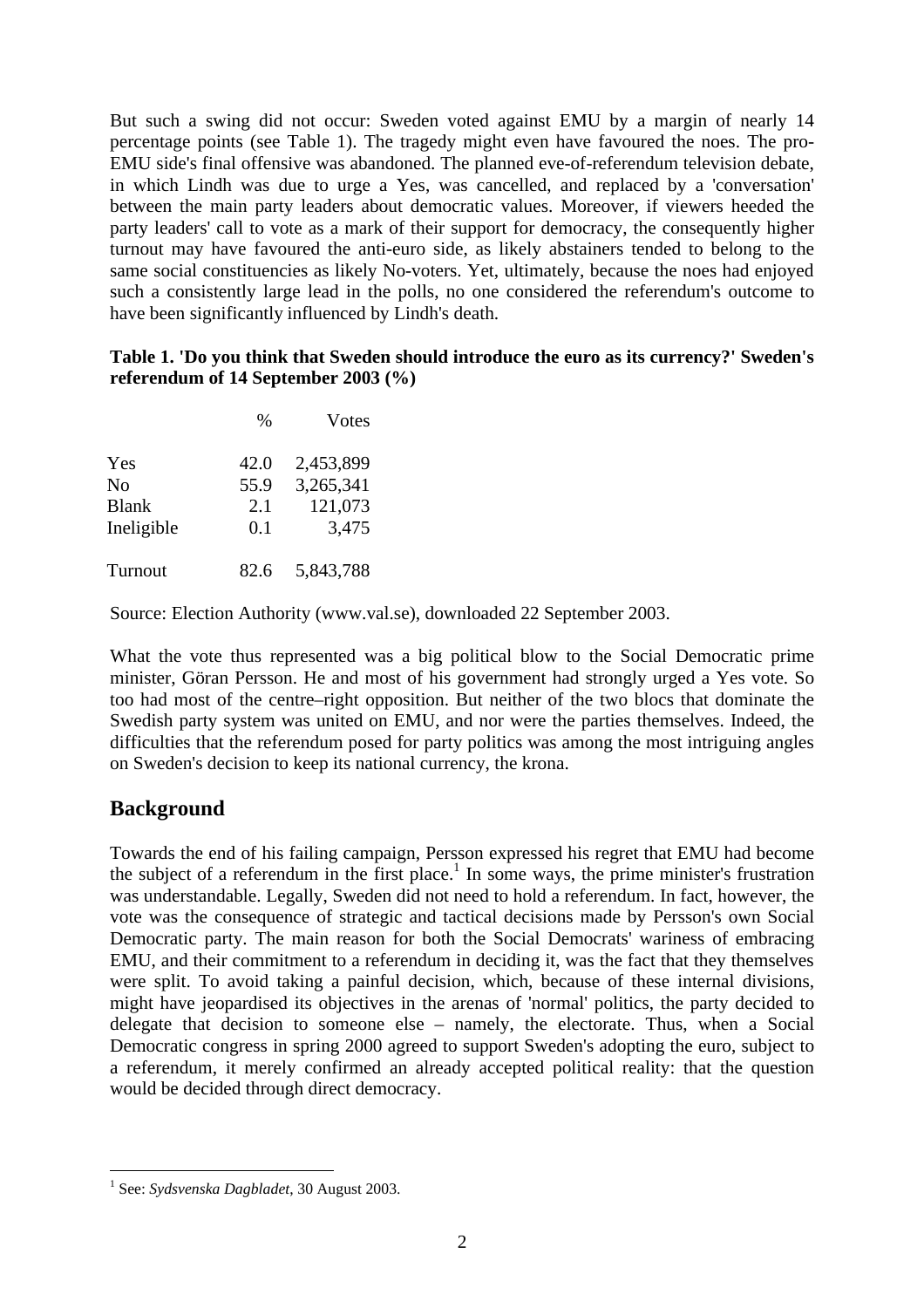The two other conditions that the congress in 2000 stipulated were that Sweden should acquire: (a) greater discipline in its wage-formation, to guard against inflationary pressure, and (b) additional counter-cyclical policy tools, to compensate for the loss of a national monetary policy. In late 2002, the Social Democrats' national executive decided that these conditions had been fulfilled. In truth, this was far from obvious (see below); but, once more, political convenience decided.

The government had been comfortably re-elected a couple of months earlier. Just as important, public opinion had been swinging in a strongly pro-EMU direction in the two years since the Danes had voted No to EMU, as Figure 1 shows. Essentially, it looked as though a referendum could be won. Moreover, the Social Democratic elite had become increasingly convinced of the euro's merits, particularly Persson himself, who had been publicly sceptical until as late as 1998. He was probably encouraged to change his mind by the experience of presiding over Sweden's successful presidency of the EU's Council of Ministers in 2001, and by 2003 he could see 'not one good argument' against the euro.<sup>2</sup> Finally, Persson's confidence in his own ability to persuade the electorate can only have been enhanced by his remarkable accumulation of authority as Social Democratic leader and prime minister, to the extent that he had been given the sobriquet 'President Persson' by media commentators.<sup>3</sup> Whatever their motivation, all the parties agreed that it was time for the referendum, and set it for the following September.



#### **Figure 1. Swedish public opinion on EMU**

Source: Statistics Sweden, Statistiskdatabas (www.scb.se), downloaded 8 October 2003.

<sup>2</sup> See: *Dagens Nyheter*, 13 May 2003.

<sup>3</sup> See: Björn Elmbrant, '"President Persson" – hur fick vi honom?', *Studio Ett*, P1, Stockholm, Sveriges Radio, 22-26 April 2002.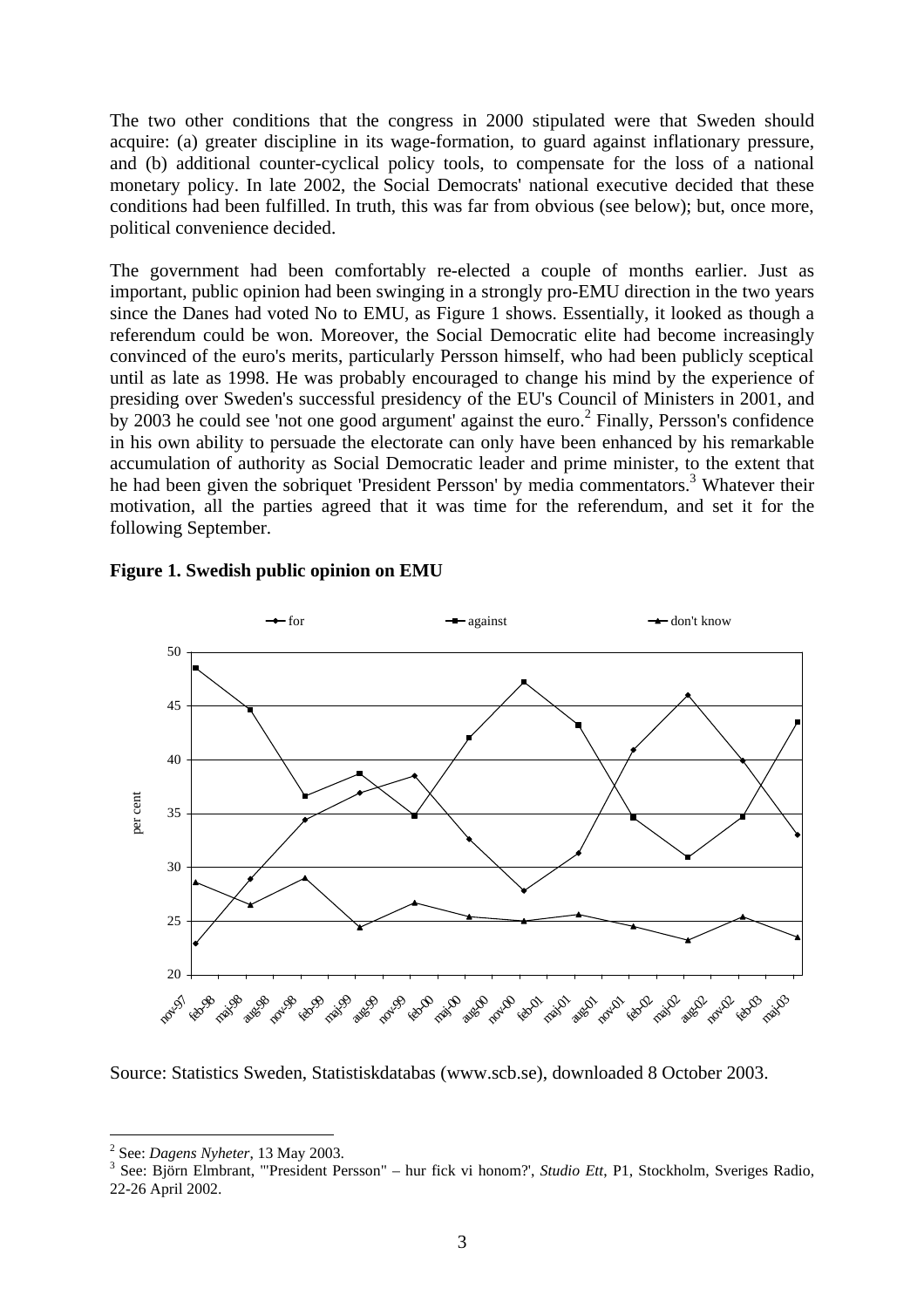As Figure 1 also shows, the parties acted just as public opinion was beginning to swing back against EMU. Precisely why the electorate's view changed is hard to say, but a flood of media reports about how badly the eurozone economies were doing, particularly Germany's, may well have contributed. Persson had planned to begin his campaign properly after the end of the long Swedish summer break, but the opinion polls persuaded him to start much sooner, in the spring (although they did not persuade him to shorten his own summer holiday). As we know, he and his fellow euro-supporters failed to turn the tide of opinion. We now look at two perspectives from which an explanation of this failure might be constructed. The first is psephological; the second relates to the campaign.

## **Voting behaviour**

Sweden is a Eurosceptical country. By summer 2003, Eurobarometer indicated that fully 27 % of Swedes thought that EU membership was a 'bad thing', the highest percentage among the 15 member states.<sup>4</sup> But this scepticism is not evenly distributed throughout the country, as the 1994 referendum revealed.

The same geographical and social cleavages were visible again in the 2003 referendum – only much more sharply. As Figure 2 shows, the vote against EMU in the north Sweden was extraordinarily strong. Even in Umeå, a relatively prosperous university town that voted for joining the EU in 1994, two-thirds of voters were against the euro. In some other northern municipalities, where the economy is stagnant and depopulation is ongoing, between eight and nine out of ten people voted No. The social dimension was also visible. Once again, and as exit polls showed, women, the young, blue-collar workers and those employed in the public sector voted No in greater proportions than did men, the old, white-collar workers and those in the private sector.<sup>5</sup> These figures illustrate what a ready constituency there was for anti-EMU campaigners when they characterised monetary union as a project for the elites, not for ordinary people.

 4 See: European Commission, *Eurobarometer 59*, Brussels: European Commission, 2003.

<sup>5</sup> See: Valu 2003, published in *Dagens Nyheter*, 15 September 2003.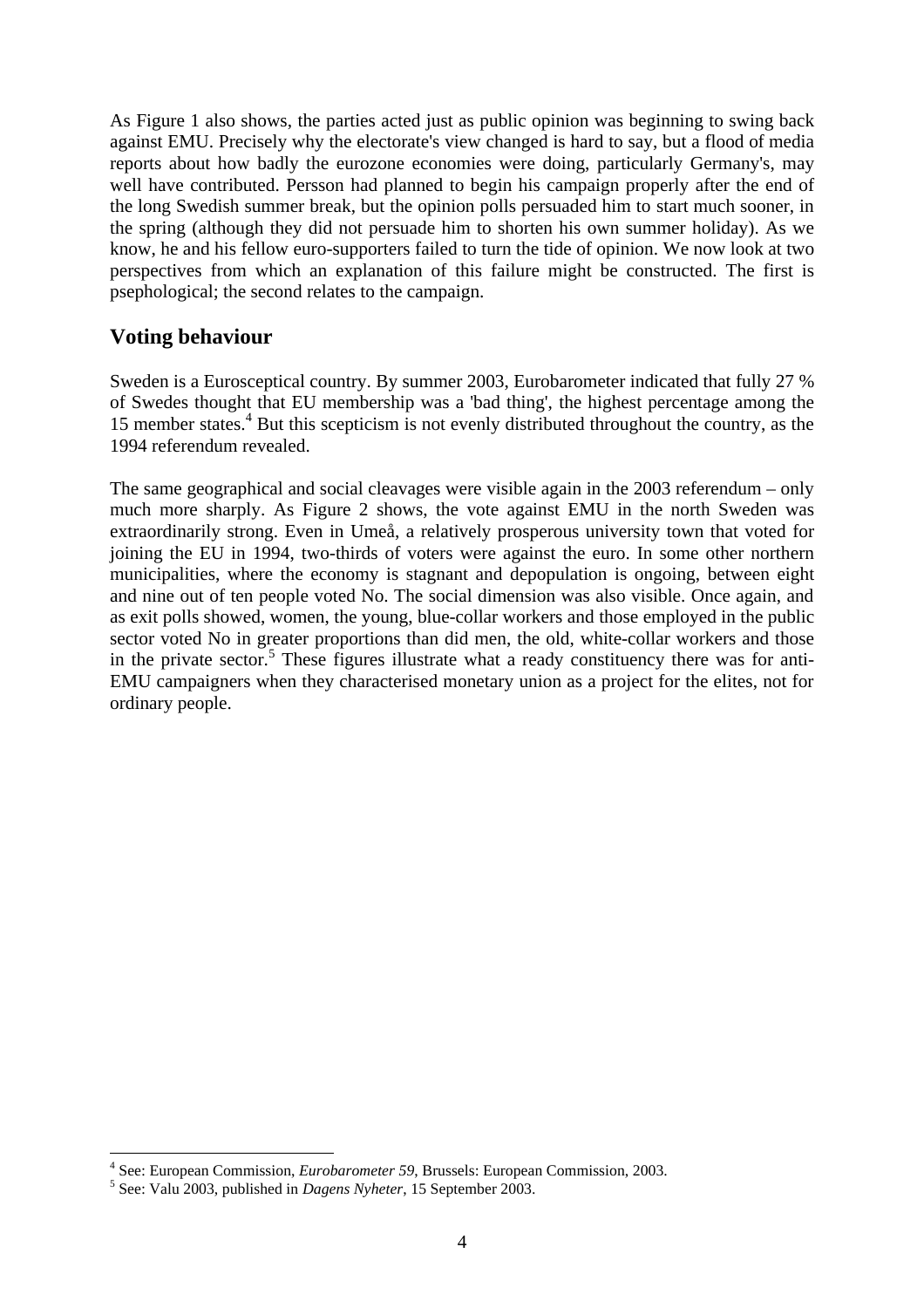

**Figure 2. Distribution of votes in the EMU referendum**

Source: Election Authority. Many thanks to Jessika Wide and Svante Ersson for their help with this map.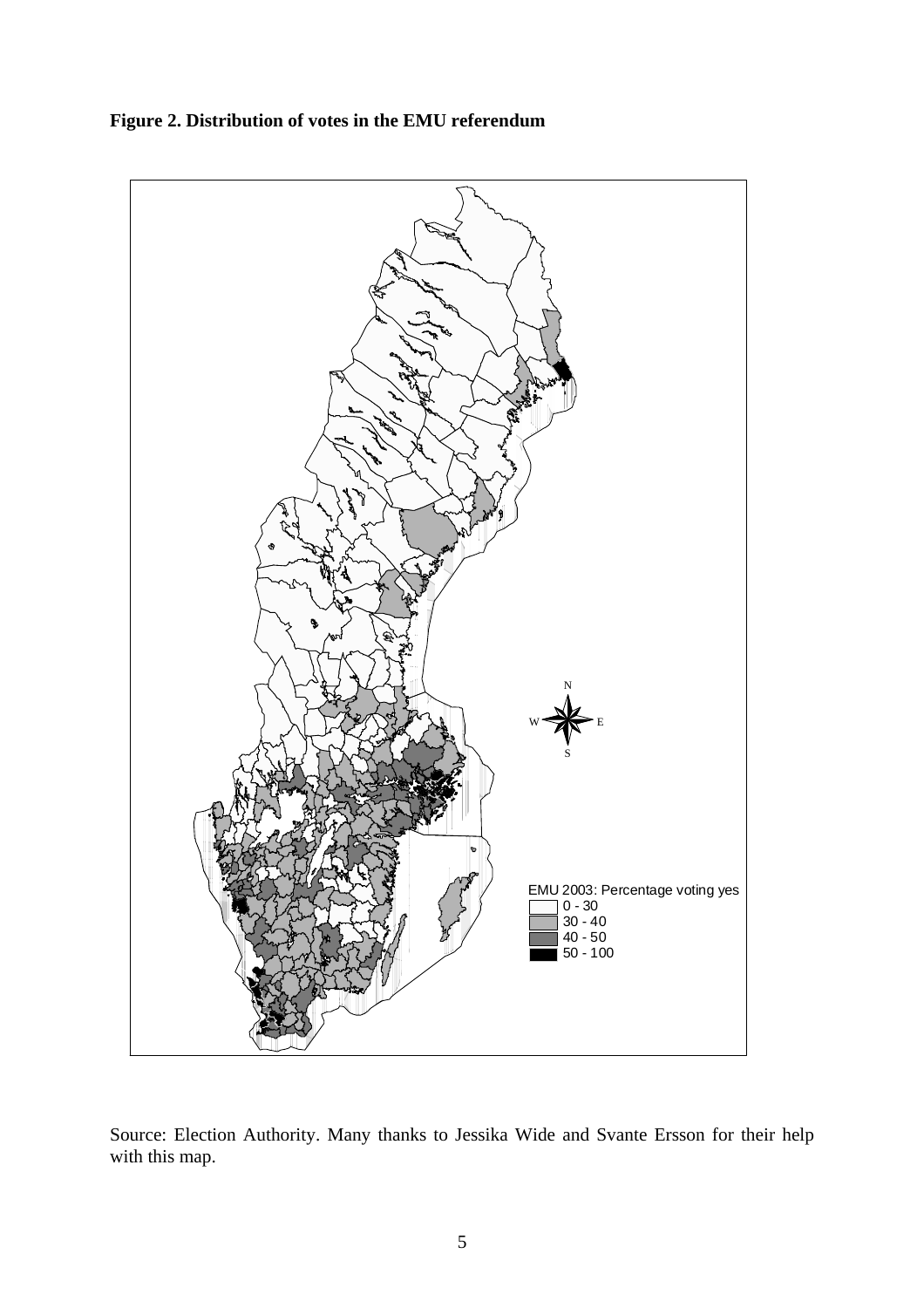The ideological dimension was also present again, as Figure 3 shows. Supporters of the Left Party (the former Communists) were solidly behind the party leadership's call for a No. The Greens' sympathisers were also in tune with their party's anti-EMU stance. Around half of the Social Democrats' supporters, meanwhile, rejected their party leadership's calls to vote Yes. Left-wing Swedish Euroscepticism was clearly alive and well in 2003.



**Figure 3. Party preference and No votes in the referendums on EU membership (1994) and EMU (2003)**

party (and vote in 2002 parliamentary election)

Source: Valu 2003, published in *Dagens Nyheter*, 15 September 2003.

But the data presented above also show that these cleavages cannot be the only explanation of why Swedes voted against EMU by such a wide margin. Of the country's 21 counties, just one, Stockholm, had a Yes majority, and another, Scania, had a Yes plurality. Not all the remaining 19 can be called peripheral. Even in Gothenburg's region, West Götaland, 57.2 % voted No. As for sociological categories, all the groups whose members were likelier to vote Yes in 1994 saw smaller proportions doing the same in 2003, suggesting that many voters in all groups who had supported joining the Union nevertheless opposed a further step in European integration.

However, the most striking difference can be seen in the vote broken down by party sympathy. It was not the supporters of the left-leaning parties who were decisive to the outcome, and thus the difference between the Yes vote in 1994 and the No in 2003. They were similarly against or divided in both referendums. What changed was the proportion of non-socialist or 'bourgeois' voters who voted No: 32 % in 1994, 45 % in 2003. Of the four bourgeois parties' supporters, Christian Democrats were fairly evenly divided, as they had been nine years previously. Much the same could be said of the Centre's sympathisers in 1994, but in 2003 a big majority of them voted No. One reason was surely the stance of the party itself. The Centre's leadership had been for EU membership, and had become more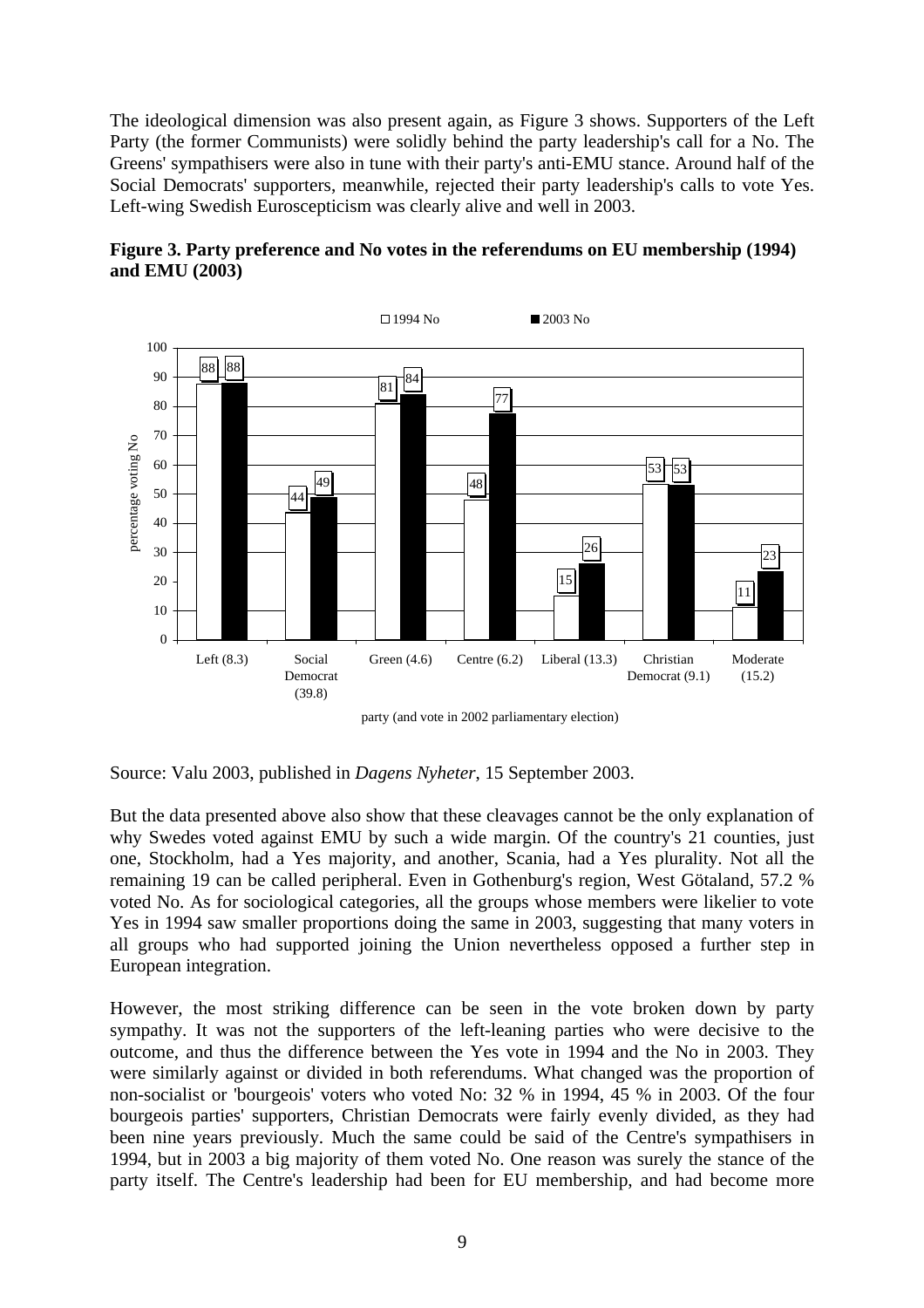enthusiastic about it since accession; yet this did not change its consistent opposition to EMU. Indeed, the fact that a bourgeois party – albeit the smallest one, and with a dwindling rural base – opposed the euro was surely a vital encouragement to bourgeois-inclined electors to vote No. There was, in sum, no elite consensus, even on the generally pro-European centre– right, about the desirability of adopting the euro. This was crucial to the result.

While structural patterns take us some way towards understanding the Swedish result, it was the numbers who broke structural expectations and voted No that made it so emphatic. That, in turn, points to the importance of the campaign. Why did so many Swedes simply fail to buy the Yes side's arguments?

#### **The campaign and issue-management**

The Yes side had plenty of advantages at the outset (see Table 2 for a map of the campaign). They were apparently well organised, with party elites opting to run two parallel campaigns. One of these concentrated on the labour movement. It was co-ordinated by a specially established organisation in the ruling party, Social Democrats For Europe, under the leadership of a former cabinet minister (and a northerner), Anders Sundström. The other was run by an existing foundation, Sweden in Europe, which was financed by the employers' organisation, the Confederation of Swedish Enterprise, and which assisted the three pro-EMU bourgeois parties' efforts. The two Yes organisations set up a common platform, Yes to the Euro, which hired campaign workers (including those who offered to visit uncertain voters at home), issued posters and leaflets and ran a website.

The state provided subsidy for campaigners. Social Democrats For Europe and Sweden in Europe joined with a third group, the Federation of Swedish Farmers, to constitute an association that received and distributed the Yes side's share. The public subsidy that it took was vastly outweighed, however, by the resources provided by the Confederation of Swedish Enterprise. No figures were disclosed, but there was speculation about hundreds of millions of kronor being pumped into the Yes campaign. This financed various groups that aimed at niche electoral markets, defined either by age or political orientation. Probably the pro-EMU side's greatest advantage, however, was that it had the backing of most of Sweden's leading politicians: Persson, Lindh and the leaders of the Liberal, Christian Democratic and Moderate parties. All the national newspapers urged a Yes.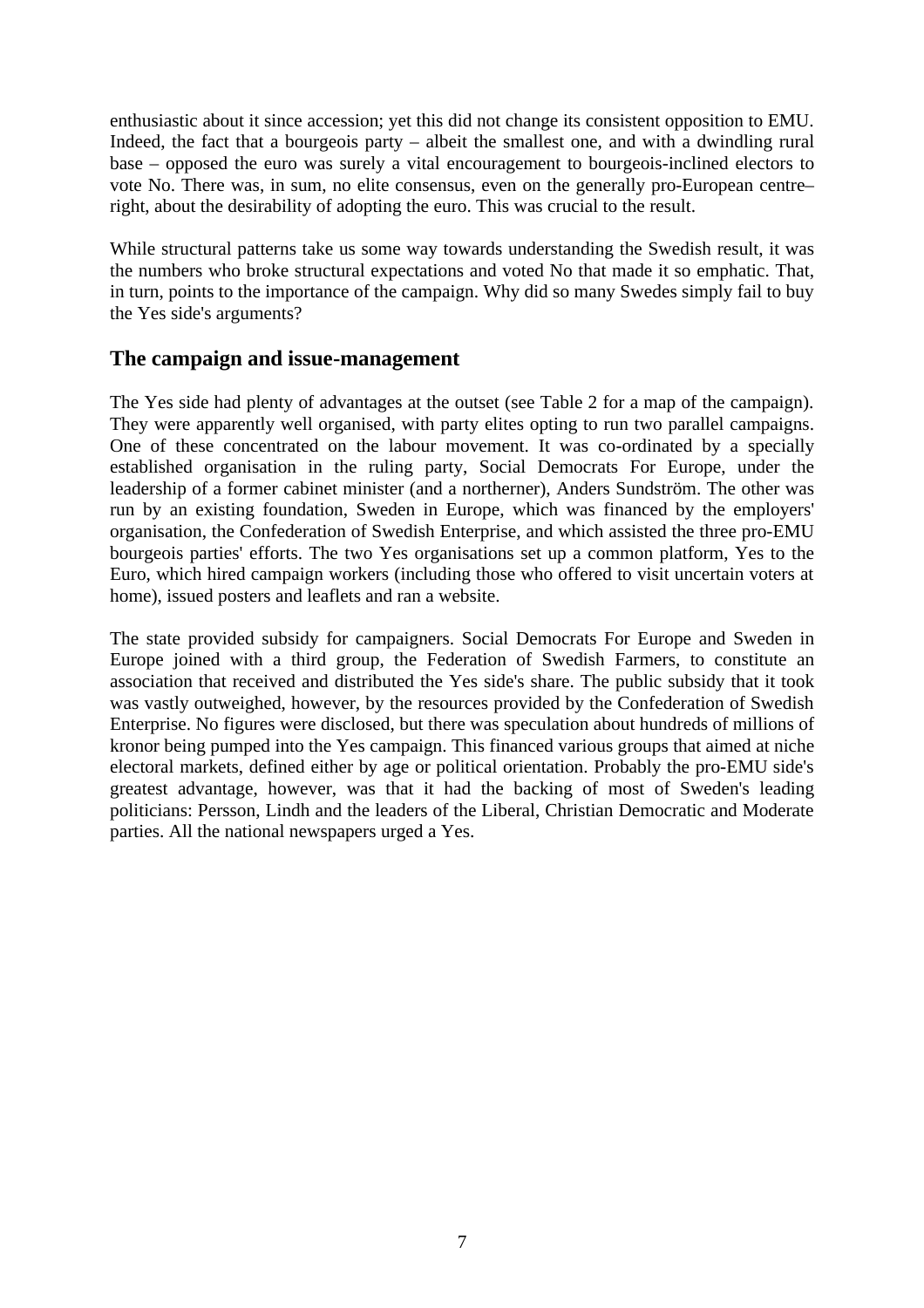|            | <b>FOR</b>                                                              |                                                                      |                                                                                         | <b>AGAINST</b>                                                 |                                                          |                                                                                    |
|------------|-------------------------------------------------------------------------|----------------------------------------------------------------------|-----------------------------------------------------------------------------------------|----------------------------------------------------------------|----------------------------------------------------------|------------------------------------------------------------------------------------|
| official   | 'Association for the Yes side's receipt of campaign finance'            |                                                                      |                                                                                         | 'Association for the distribution of resources on the No side' |                                                          |                                                                                    |
| umbrella   |                                                                         |                                                                      |                                                                                         | No to EMU $(21)$                                               | <b>Co-operation Against EMU</b><br>(21)                  | other $(6)$                                                                        |
|            | labour movement                                                         | bourgeois                                                            | other                                                                                   | $\cdot$                                                        | $\overline{?}$                                           |                                                                                    |
| parties    |                                                                         | Liberals<br><b>Christian Democrats</b><br>Liberal Youth<br>Moderates |                                                                                         | Green Youth<br>Greens<br>Left Youth<br>Left                    | Centre                                                   |                                                                                    |
| new        | <b>Social Democrats for Europe</b><br>(20)                              | 'Eurocentre.nu'<br>'Eurofakta'*<br>'Vision Europa'                   | Yes to the Euro*<br>Green Euro*<br>'4euro.nu'*<br>'Jorå.nu' - Students*<br>Left for EMU |                                                                | Yes to Europe, No to the<br>Euro<br>Citizens Against EMU | Immigrants Against EMU**                                                           |
| existing   | Trade-Union Voices for<br>Europe                                        | Sweden in Europe* (20)                                               |                                                                                         | Centre No to EU                                                | Kale (Christian Democrats)                               | Freedom Front**                                                                    |
|            |                                                                         |                                                                      |                                                                                         | Trade-Union EU-critics                                         | Social Democrats Against<br><b>EMU</b>                   | Kvinnofronten**                                                                    |
|            |                                                                         |                                                                      |                                                                                         | No to the EU<br>Sweden Out of the EU<br>'Verdandi'             |                                                          | SAFE**                                                                             |
| economic   | <b>Industrial Union</b><br>Metal-Workers' Union<br>Paper-Workers' Union | Confederation of Swedish<br>Enterprise                               | <b>Federation of Swedish</b><br>Farmers (2)<br><b>SACO</b>                              |                                                                |                                                          | Commercial Employees'<br>Union<br><b>Transport Workers'Union</b><br>Smallholders** |
| newspapers | Aftonbladet                                                             | Dagens Nyheter<br>Expressen<br>Svenska Dagbladet                     |                                                                                         |                                                                |                                                          |                                                                                    |

# **Table 2. Major national organisations campaigning on EMU (and the state subsidy that they received)**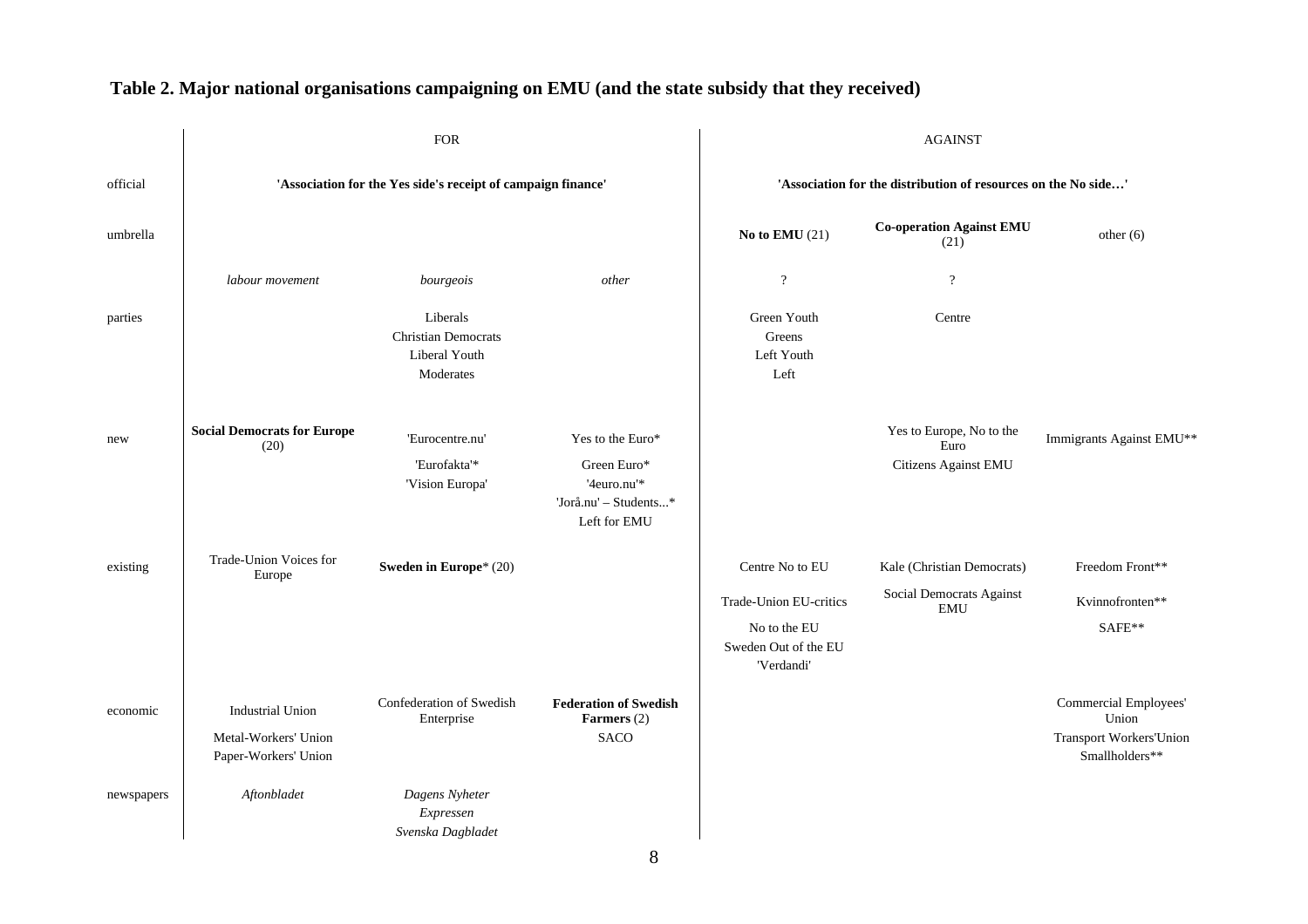#### Notes to Table 2

Organisations' names have been translated into English by the author, except those in inverted commas, which are hard or unncessary to translate. Bold text indicates that the organisation was part of an official association charged with distributing public subsidy for the campaign. Figures in brackets indicate the amount of public subsidy, in millions of krona, that a group received from its official association.

\* At least part-financed openly by the Confederation of Swedish Enterprise.

\*\* These groups received smaller amounts of public subsidy directly from the official anti-EMU association. This list is not exhaustive. Sixty anti-EMU groups or networks, many of them locally-based, received money. Sources: Green Party (2003), "Fördelning av EMU-pengar", downloaded Aug. 2003 (mp.se); *Från Riksdag & departement* 3, 5 Mar. 2003 (www.rod.nu), 25 Aug. (hard copy); Swedish Parliament (undated), "Kampanjerna", downloaded August 2003 (www.riksdagen.se).

The No side, by contrast, was much poorer and much more fragmented. Partly, this was because it lacked a munificent equivalent to Sweden in Europe, around which its campaign could revolve. But it was also part of a deliberate strategy. After the referendum, the chair of Social Democrats Against EMU, Sören Wibe, claimed that vital to its ultimate success had been his persuading his group – an existing Eurosceptical party faction that changed its name when the vote was announced – to defect from a nascent anti-EMU umbrella organisation.<sup>6</sup> That umbrella was initiated by No to the EU, a group left over from the 1994 campaign, and Wibe feared that its rather radical left-wing image would put off moderate Social Democratic and bourgeois voters. Instead, Social Democrats Against EMU teamed up with three bourgeois groups – the Centre Party, a Eurosceptical Christian Democratic faction and Citizens Against EMU, led by a former Moderate MP – to establish a separate umbrella, aiming at the middle of the political spectrum. They were joined by a cross-party organisation, 'Yes to Europe, No to the Euro', led by a private-sector economist. The two anti-EMU umbrellas formed an association that distributed public subsidy, some of which went directly to other, non-aligned groups (though extreme-right parties were carefully excluded from the allocation).

What arguments did each side push? This turned out to be a tactical dilemma for the Yes camp. Perhaps wary of concentrating overly on economic issues, which the Yes side had been accused of in Denmark in 2000, it initially stressed the general benefits of European integration, not least peace. Then it swung the other way, and began to make highly specific pledges about the benefits that EMU would bring. Persson agreed with a report that the euro would create  $108,000$  jobs in the public sector;<sup>7</sup> the minister for consumer affairs claimed that it would promote retail competition and thus save the average Swedish family 30,000 kronor a year.<sup>8</sup> These pledges were regarded as unrealistic and speculative even by sympathetic newspapers. Later, the influence that Sweden would lose in the EU if it stayed out of EMU was emphasised. But this argument was undermined by the publication of doctoral research that showed no such effect in the Union's institutions since the euro had been launched;<sup>9</sup> and, anyway, such a prospect was unlikely to trouble most voters.

Meanwhile, the No side, with its big lead in the polls, could afford to pursue a low-risk, defensive strategy. Only on a couple of occasions did its leading figures violate Wibe's

<sup>6</sup> See: *Dagens Nyheter*, 25 September 2003.

<sup>7</sup> See: *Dagens Nyheter*, 6 June 2003.

<sup>8</sup> See: *Aftonbladet,* 24 July 2003.

<sup>9</sup> See: Rutger Lindahl and Daniel Naurin, '"Starkt EU-inflytande även utan euron"', *Dagens Nyheter,* 14 August 2003.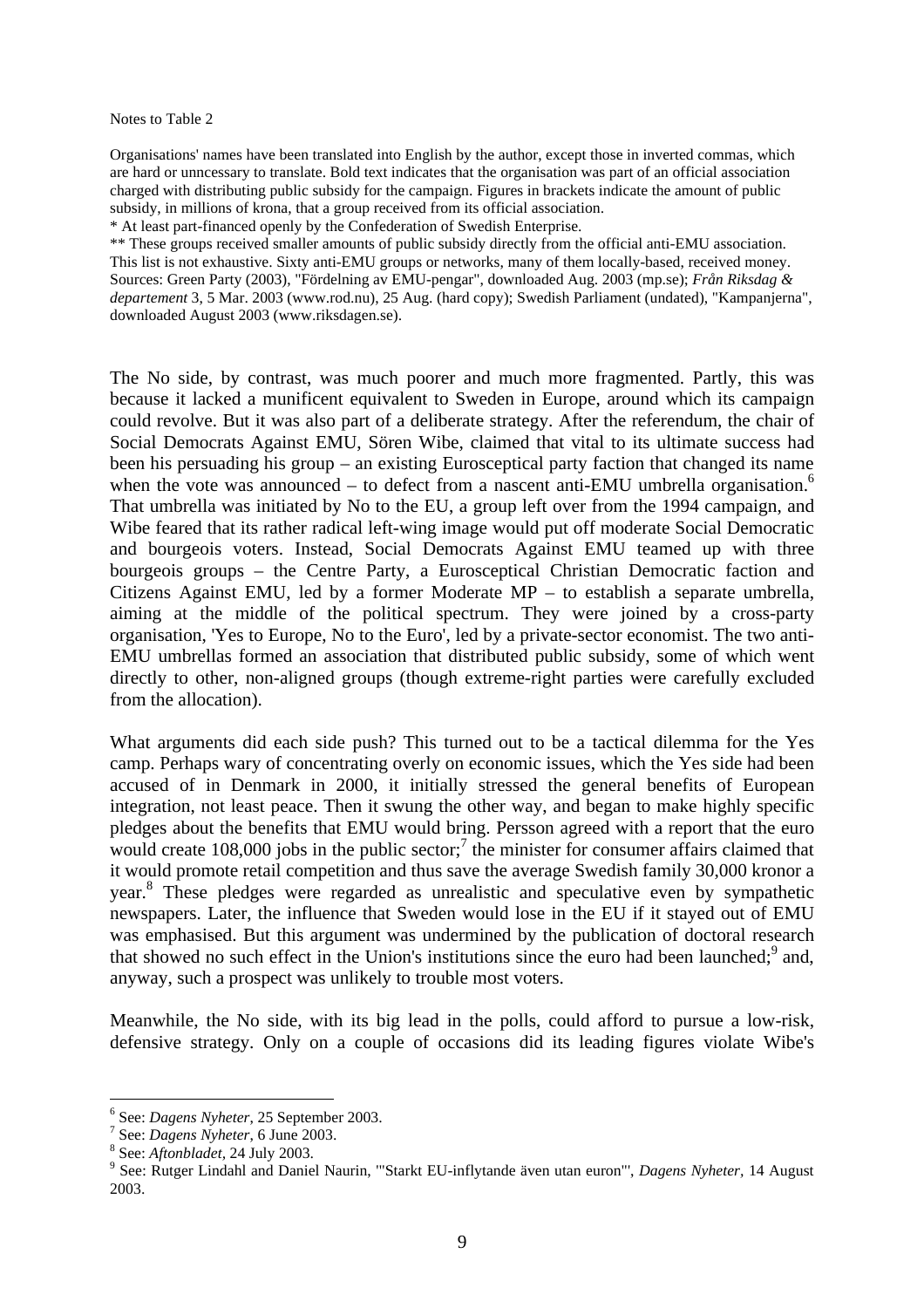injunction to concentrate on '"just the facts" [*sic*], be restrained, don't exaggerate'.<sup>10</sup> The antis lacked a visible leader, the sort of 'No queen' or 'king' seen in other Scandinavian EUreferendums, although it certainly had its stars. One of the Greens' leaders, Maria Wetterstrand, a rising figure in Swedish politics, was a model of effective, sober argument. Nils Lundgren, the economist in charge of Yes to Europe, No to the Euro, was a lucid defender of Sweden's existing monetary-policy framework, with its independent central bank and floating exchange-rate. Indeed, the No side reminded voters consistently that the European economies outside the eurozone were doing better than those inside. It also pressed the democracy argument, with particular criticism aimed at the allegedly secretive and unaccountable European Central Bank. Both these issues hit home: 'democracy' and 'the Swedish economy' were the two named most frequently as 'very important' by voters in an exit poll. $^{11}$ 

Towards the end of the campaign, the Yes side's desperation led to some last-minute gambits. Two weeks before the vote, Persson announced that a Yes would be a 'soft' one, meaning that, if the terms of Sweden's joining EMU turned out to be unsatisfactory, the expected date on which the euro would be adopted, in 2006, could be put back.<sup>12</sup> In effect, having delegated decision-making authority on EMU to the electorate, the prime minister was belatedly attempting to reclaim it for the government. Finally, Persson and the Liberal leader tried, in a joint article, to overcome one of the anti-EMU side's most effective, practical arguments – that a No could always be reversed in a few years, if the consequences were negative. The pair insisted that no new referendum could be held until 2010, with another three years needed thereafter to prepare for the introduction of the new currency.<sup>13</sup>

As the result illustrated, these ploys failed. But, arguably, the real damage to the Yes campaign had been done earlier. Having made up nearly two-fifths of the turnout in the 2002 parliamentary election, Social Democratic voters were obviously of major importance in the referendum campaign. The problem for its leadership was that the party was split, not just horizontally, with pro-EMU elites against Eurosceptical grass-roots, but within its top levels, too. This was also the case in 1994, but the internal division then was managed – in the end – satisfactorily. Social Democratic issue-management failed in 2003.

#### **The divide in the labour movement**

One of the secrets of the Social Democrats' remarkable political success has been the party's organisational ties to the blue-collar trade unions and, in turn, the unions' ability to mobilise the vote among Sweden's workforce, which is highly organised and has high female participation. Crucially, these unions' confederation, LO, was divided on EMU: three of its 16 members were keen supporters, two were strong opponents and the rest were either neutral or took no position. This put LO in a tricky position. Its chair, Wanja Lundby-Wedin, was naturally keen to avoid a split. So, in 2000, after a stormy debate, LO's congress agreed a compromise: support for EMU, but on two conditions of its own. The first, stable wageformation, resembled one of the Social Democrats' conditions. The second was also similar, but more specific. LO wanted 'buffer funds', which would be used to offset the business cycle

<sup>&</sup>lt;sup>10</sup> See: *Dagens Nyheter*, 25 September 2003. One occasion was in July, when the Centre leader stumbled into comparing the EU with the Third Reich. Another was in August, when an MEP from the Left suggested that Sweden should withdraw from the stability and growth pact.

<sup>&</sup>lt;sup>11</sup> See the exit poll Valu 2003, published in *Dagens Nyheter* 15 September 2003.

<sup>12</sup> See: *Dagens Nyheter,* 29 August 2003.

<sup>13</sup> See: Göran Persson and Lars Leijonborg, '"Ett nej gäller till år 2013"', *Dagens Nyheter,* 31 August 2003.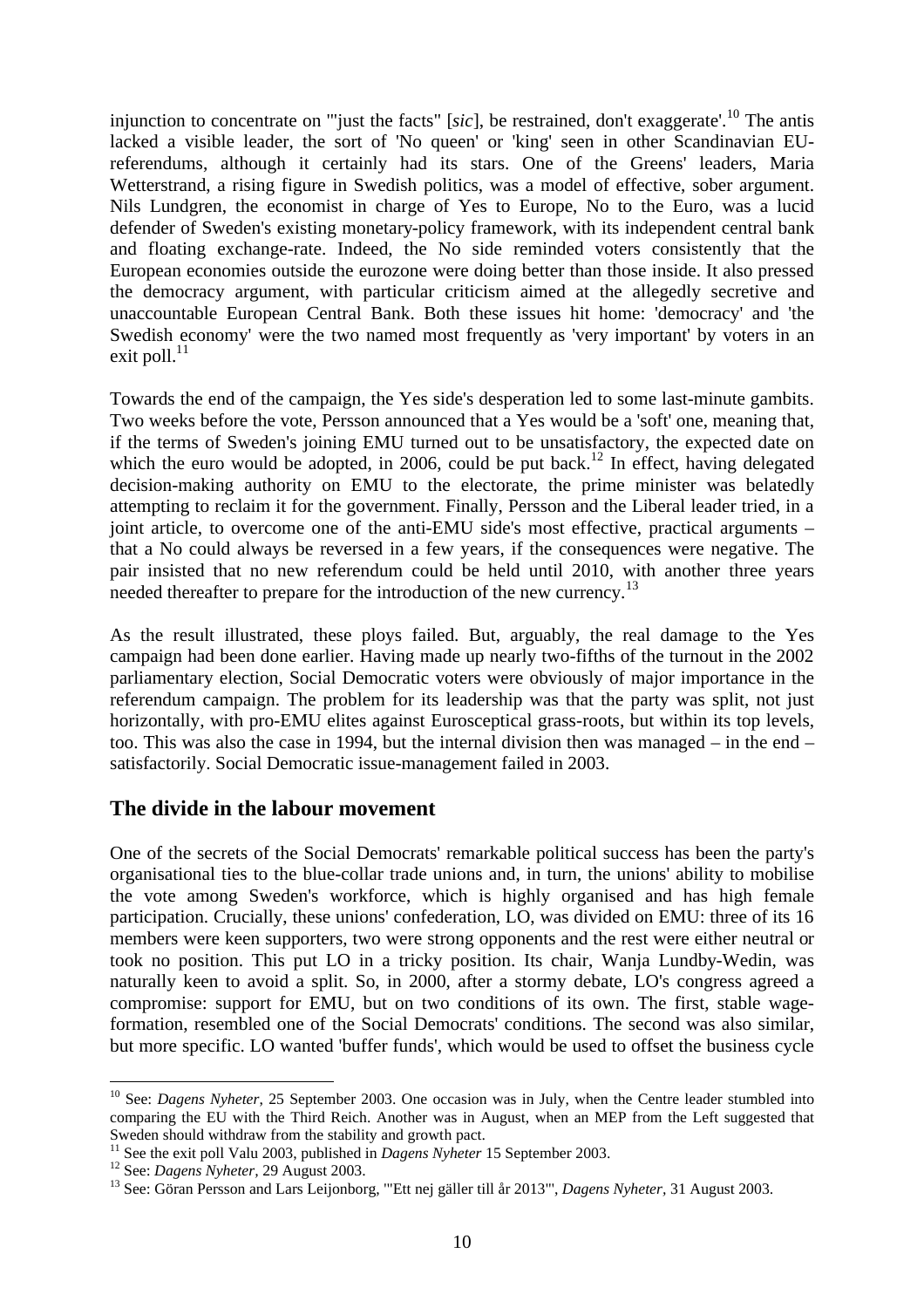and thus ward off unemployment. The third condition involved the management of these funds. LO wanted them controlled by a type of corporatist 'structural council', on which it would be represented.

These conditions were extremely awkward for the Social Democratic government. Any mention of 'funds' unavoidably revived memories of the 1970s, and one of the party's most radical policy initiatives, the wage-earner funds. These had been originally designed to take gradual control of the commanding heights of the economy, and they had mobilised bourgeois opposition like no other issue. The government's fear in 2003 was that talk of buffer funds would scare bourgeois voters into the No camp. From November 2002, in a joint working group, the Social Democrats and LO sought a mutually satisfactory way out. But, in early April 2003, these talks failed. LO's assembly declared the confederation neutral in the referendum. This was bad news for the Social Democratic leadership and the Yes side as a whole.

Even worse for the Yes side than this fiasco, however, was the fact that that the Social Democrats themselves were split over EMU. This was inevitably a problem for its leadership; but Scandinavian social democratic parties have now faced this situation in EU-related referendums quite often, and there are ways in which the situation can be handled.

In 1994 the Social Democratic leadership's strategy was clearly one of tolerance towards the party's Eurosceptics. It was emphasised repeatedly that, while Social Democrats were certainly urged to vote Yes by their leaders, No-sayers were equally welcome and legitimate within the party fold.<sup>14</sup> Ultimately, from the leadership's perspective, the plan worked: a party split was avoided and just enough Yes votes were mobilised to carry the referendum. By contrast, the mistake of the leadership before the EMU referendum was that the leadership appeared not have a strategy  $-$  or, rather, that it jumped between different ones.

Until spring 2003, the Social Democrats seemed again to be pursuing a strategy of tolerance. This signal was most clearly sent after their election victory in autumn 2002, when Persson appointed to the cabinet no fewer than five cabinet ministers who had indicated their inclination to vote No. The prime minister seems to have reached an informal agreement with them, according to which they would not engage actively in the referendum campaign. But what constitutes active engagement is a subjective judgment, and Leif Pagrotsky, the trade minister, was particularly willing to see it in minimal terms. His provocative EMU-sceptical posturing appeared to persuade Persson to change tack. Just before the traditional May day rallies, the prime minister insisted publicly that members of the government could not work against what he saw as the party's and the government's position on EMU.<sup>15</sup>

This shift of strategy was disastrous for the Yes campaign, and particularly for its Social Democratic component. An objective of the tolerance strategy in 1994 had been to prevent opposition to the party leadership's EU preference from being seen as a general challenge to the leadership's authority. In 2003, however, once Persson had ignited what the media called the 'gagging debate' by trying to enforce collective responsibility, every Eurosceptical comment by a minister – and there were a fair few in various May day speeches, for a start – was perceived as personal defiance of the party leader. The media's attention was drawn away from the Yes side's agenda and towards the ruling party's internal conflicts. The No-saying

<sup>14</sup> See Nicholas Aylott, 'Between Europe and Unity: The Case of the Swedish Social Democrats', *West European Politics,* 20 (1997).

<sup>15</sup> *Aktuellt i Politiken*, 29 April 2003; *Dagens Nyheter*, 29 April 2003.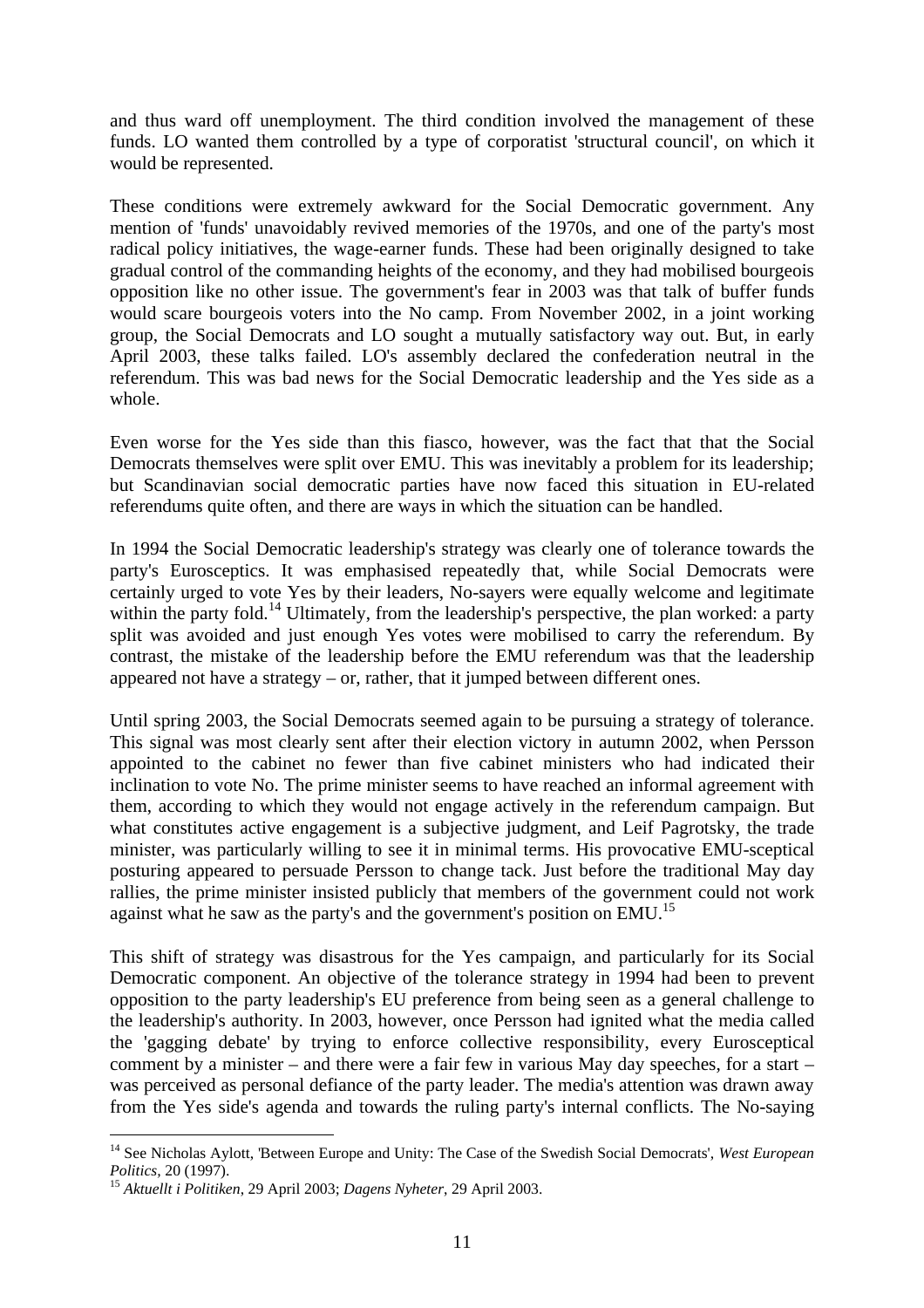ministers, meanwhile, enjoyed the media spotlight, while hardly having to work for it, and thus presented themselves not only as legitimators of Social Democratic doubts about EMU, but even as persecuted ones.

## **Conclusions**

Monetary union is now off the political agenda in Sweden, at least for the medium term. After the chastening experience of overwhelming defeat, probably only one development will persuade its political elites to put it back there: a significant change in prevailing economic conditions. There was an element of grass-roots protest in the referendum,<sup>16</sup> particularly in the disgruntled north. But, essentially, the euro's supporters simply struggled to convince the electorate to support a radical change in their country's monetary policy framework, when the alternative arrangement was not obviously working more effectively than the existing one. Wherever they stood along the political spectrum, Swedes could take cues from like-minded politicians and economists that legitimised and reinforced their hesitancy about EMU. Without a considerable improvement in the eurozone's relative economic performance, it will surely be hard to convince Swedish voters – and, for that matter, those in Denmark and Britain, too – that they have much to gain by taking the plunge into  $EMU<sup>17</sup>$ 

Despite the government's embarrassment at the result, the domestic political consequences were unlikely to be great. This accords with the strategy of 'compartmentalising' the arenas of party activity, and quarantining EU-related issues in special sections, that Scandinavian social democratic parties appeared to have cultivated over the course of numerous referendums.<sup>18</sup> Persson made clear that he would not resign as prime minister in the event of a No. He also stated repeatedly that his party's formal parliamentary co-operation with two of the anti-euro parties, the Left and the Greens, would continue as before. In this way, EMU was successfully isolated from the rest of everyday politics.

However, this insurance against the issue becoming a general threat to the government's existence surely also contributed to Social Democratic supporters feeling even less constrained in their inclination to vote No, for they knew that there would be no negative political consequences of doing so. As one sympathetic commentator put it, voters felt that they could 'afford to rebel.'<sup>19</sup> If and when EMU does reappear on the Swedish political agenda, if and when the decision is subject to another referendum, and even if economic circumstances are more favourable, politicians may still have to take greater risks with their own political fortunes if the result of September 2003 is to be reversed.

*This is the latest in a series of election and referendum briefings produced by the European Parties Elections and Referendums Network (EPERN). Based in the Sussex European Institute, EPERN is an international network of scholars that was originally established as the Opposing Europe Research Network (OERN) in June 2000 to chart the divisions over Europe that exist within party systems. In August 2003 it was re-launched as EPERN to reflect a widening of its objectives to consider the broader impact of the European issue on*

 $\overline{a}$ <sup>16</sup> Cf. Tommy Möller, '"Nejsegern en protest mot makthavarna"' *Dagens Nyheter*, 15 September 2003.

<sup>&</sup>lt;sup>17</sup> Cf. Mads H. Qvortrup, 'How to Lose a Referendum: The Danish Plebiscite on the Euro', *Political Quarterly*, 72:2, 192-3.

<sup>18</sup> See: Nicholas Aylott, 'Let's Discuss This Later: Party Responses to Euro-Division in Scandinavia'*, Party Politics*, 8:4 (2002), 441-61.

<sup>19</sup> See: Helle Klein, 'Lär av nederlaget – stärk europapolitiken ', *Aftonbladet*, 15 Sepember 2003.